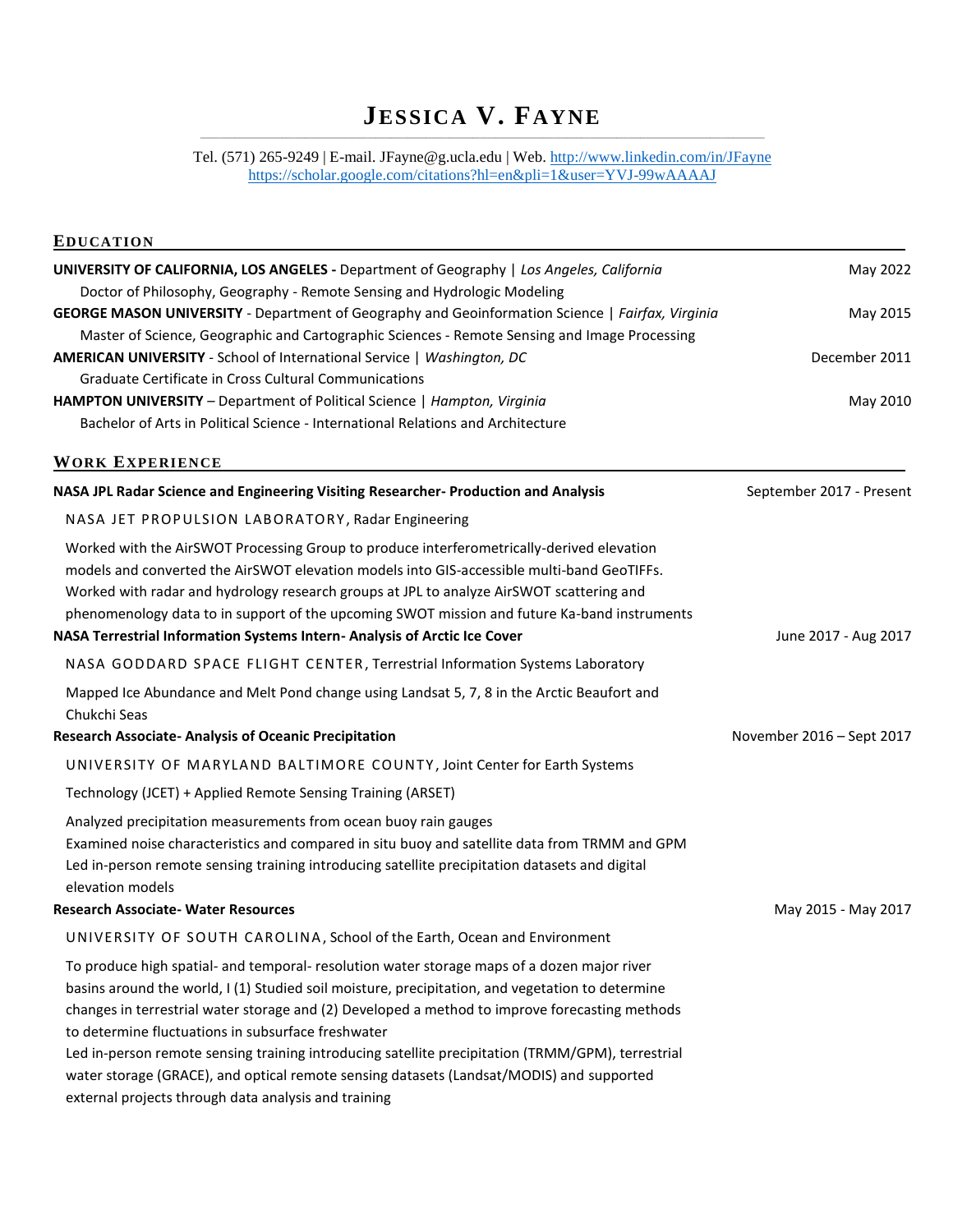#### **Geospatial Consultant NASA DEVELOP**

#### NASA GODDARD SPACE FLIGHT CENTER, Applied Sciences Laboratory

Worked on diverse remote sensing projects focused on mapping natural disasters for to improve prediction models, including: (1) Investigated novel methods of near-real time identification of landslides in the Himalayas, (2) Created an image compositing method allowing flood maps in South East Asia to be updated twice-daily, and (3) Implemented classification and cluster analysis to identify invasive grass species in the US Northern Plains

#### **NASA Hydrology Intern- Flood Product Validation**

NASA GODDARD SPACE FLIGHT CENTER, Hydrological Sciences Laboratory

Developed a novel technique to validate the NASA Flood Extent Product

#### **HONORS & AWARDS .**

**Canadian Symposium on Remote Sensing - Best Student Symposium Oral Presentation,** 2021—Third Place (\$250) Future Investigators in NASA Earth and Space Science and Technology (FINESST), 2020 -2022, Three-year graduate fellowship (\$135k) **AGU Outstanding Student Presentation Award (OSPA),** 2019 -- – Surface Water Detection and Elevation Retrieval from AirSWOT (\$200) **Earth Science Information Partners Research Incubator,** 2018 –Funding for research equipment to build a travelling ground station (\$5k) **Earth Science Information Partners Fellowship,** 2017 –Stipend and attendance at winter and summer ESIP Conferences (\$2k) **John Mather Nobel NASA Scholarship Award**, 2014 **+** 2017—Travel allowance to present research at conferences (\$6k total) Eugene V. Cota-Robles Fellowship, 2017 –Tuition and Stipend at UCLA for 1<sup>st</sup> and 4<sup>th</sup> Year of study. (~\$90k) **ASPRS Presidential Citation,** 2016—Certificate of Recognition for developing the new ASPRS awards interface and review process **GEOINT Student Travel Scholarship Award,** 2015—Fees covered for travel and presentation at the GEOINT Conference 2015 (~\$500) **AGU Student Travel Scholarship Award**, 2014*—*Travel allowance to present research at the Fall AGU Conference (\$500) **First Place: ASPRS GeoLeague**, 2014— First Place, Team Prize (\$100) **Grand Prize: GMU GIS Day Mapping Competition**, 2013—Bike Map (Maps Printed and Widely Distributed)

#### **PEER-REVIEWED PUBLICATIONS (\*DENOTES MENTORED P APER) .**

- Goldstein SV, Ryan JC, How PR, Esenther SE, Pitcher LH, Lewinter AL, Overstreet B, Kyzivat EK, **Fayne JV**, Smith LC. 2022 "Proglacial river stage derived from georectified time-lapse camera images, Inglefield Land, Northwest Greenland" *Frontiers in Earth Science: Cryospheric Sciences Methods (In Review)*
- \*Lober C, **Fayne JV**, Smith LC, Hashemi H. 2022 "Bias Correction of 20 Years of IMERG Satellite Precipitation Data over Canada and Alaska", *Elsevier Journal of Hydrology: Regional Studies* (*In Review*)
- **Fayne JV**, Smith LC, Liao T-H, Pitcher LH, Denbina M, Chen AC, Simard M, Chen CW, Williams BA. 2022 "Characterizing Water Surface Cover at Ka-band Frequencies for SWOT" IEEE Transactions on Geoscience and Remote Sensing (*In Revision*)
- Pirmoradian R., Hashemi H., **Fayne JV**. 2022. "Performance Evaluation of IMERG and TMPA daily precipitation products over CONUS (2000-2019)". *Elsevier Atmospheric Re*search (*In Revision*)
- Huang C, LC Smith, Kyzivat ED, **Fayne JV**, Ming Y, Spence C. 2022 "Tracking transient Arctic-Boreal wetland inundation from Sentinel-1 SAR" *Elsevier Remote Sensing of Environment*. (*In Review*)
- Kyzivat EK, Smith LC, Tigeros FG, Huang C, Wang C, Langhorst T, **Fayne JV**, Harlan M, Ishitsuka Y, Feng D, Dolan W, Pitcher LH, Pavelsky TM, Butman D, Wickland K, Dornblaster MM, Streigl R, Gleason CJ. 2022. "The Importance of Lake Emergent Aquatic Vegetation for Estimating Arctic-Boreal Methane Emissions." *Journal of Geophysical Research: Biogeosciences.*
- Huang H, Fischella M, Liu Y, Ban Z, **Fayne JV**, Li D, Cavanaugh K, Lettenmaier DP. 2022 "Changes in mechanisms and characteristics of Western U.S. floods over the last sixty years" *Geophysical Research Letters <https://doi.org/10.1029/2021GL097022>*
- **Fayne JV**, and LC Smith. "Characterization of Near-Nadir Ka-Band Scattering From Wet Surfaces," in *IGARSS 2021 - 2021 IEEE International Geoscience and Remote Sensing Symposium*[, https://doi.org/10.1109/IGARSS47720.2021.9553413](https://doi.org/10.1109/IGARSS47720.2021.9553413)
- Pitcher LH, Smith LC, Cooley SW, Zaino A, Carlson R, Pettit J, Gleason CJ, Minear TJ, **Fayne JV**, et al. 2020 "Advancing field-based GNSS surveying for validation of remotely sensed water surface elevation products". *Frontiers in Earth Science*. <https://doi.org/10.3389/feart.2020.00278>

September 2014 - Nov 2016

June 2014 - Aug 2014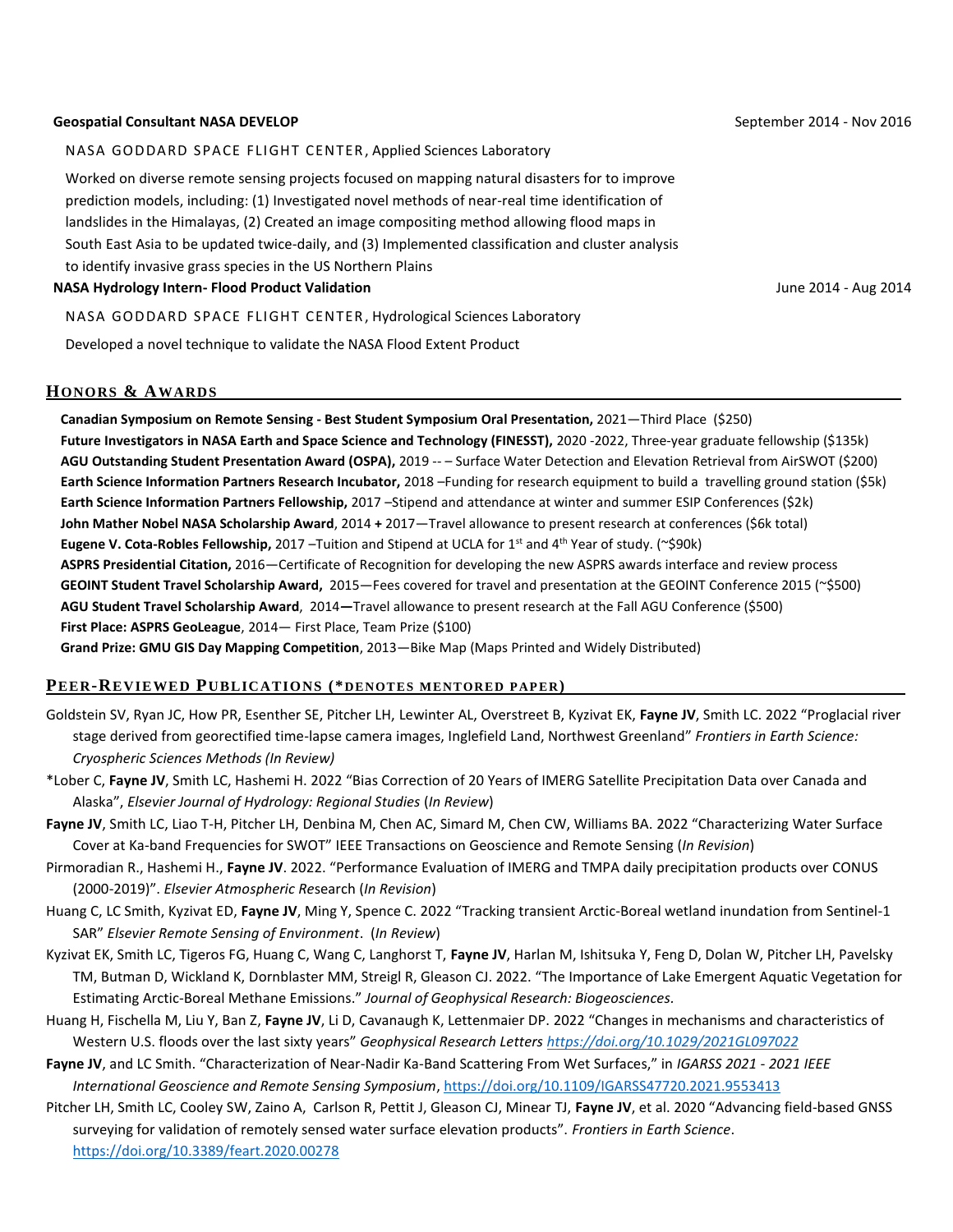- Cooper MG, Smith LC, Rennermalm AK, Tedesco M, Muthyala R, Leidman SZ, Moustafa SE, **Fayne JV**. 2020 "First spectral measurements of light attenuation in Greenland Ice Sheet bare ice suggest shallower subsurface radiative heating and ICESat-2 penetration depth in the ablation zone" *The Cryosphere*.<https://doi.org/10.5194/tc-2020-53>
- **Fayne JV**, Smith LC, Pitcher LH, Kyzivat ED, Cooley SW, Denbina MW, Chen AC, Chen CW, Pavelsky TM. 2020 "Airborne Observations of Arctic-Boreal Water Surface Elevations from AirSWOT Ka-band InSAR and LVIS LiDAR" *Environmental Research Letters*. <https://doi.org/10.1088/1748-9326/abadcc>
- Hashemi, H, **Fayne JV**, Lakshmi V, Huffman G. 2020 "Very high resolution, altitude-corrected, TMPA-based monthly satellite precipitation product over the CONUS" *Nature Scientific Data <https://doi.org/10.1038/s41597-020-0411-0>*
- \*Tran C, Mora O, **Fayne JV**. 2019 "Unsupervised Classification for Landslide Detection from Airborne Laser Scanning"*, Geosciences* <https://doi.org/10.3390/geosciences9050221>
- **Fayne, JV**, Ahamed, A, Roberts-Pierel, J, Rumsey, A. 2019 "Automated Satellite-Based Landslide Identification Product for Nepal" *Earth Interaction[s https://doi.org/10.1175/EI-D-17-0022.1](https://doi.org/10.1175/EI-D-17-0022.1)*
- Pitcher LH, Pavelsky TM, Smith LC, Moller DK, Altenau EH, Allen GH, Lion C, Butman D, Cooley SW, **Fayne JV,** Bertram M "AirSWOT InSAR Mapping of Surface Water Elevations and Hydraulic Gradients Across the Yukon Flats Basin, Alaska" *Water Resources Research* <https://doi.org/10.1029/2018WR023274>
- Kyzivat ED, Smith LC, Pitcher LH, **Fayne JV**, Cooley SW, Cooper MG, Topp SN, Langhorst T, Harlan ME, Horvat C, Gleason CJ, Pavelsky TM. 2019 "A High-Resolution Airborne Color-Infrared Camera Water Mask for the NASA ABoVE Campaign" *Remote Sensing*. <https://doi.org/10.3390/rs11182163>
- Lakshmi, V, **Fayne, JV**, Bolten, JD. 2018 "A comparative study of available water in the major river basins of the world" *Journal of Hydrology <https://doi.org/10.1016/j.jhydrol.2018.10.038>*
- \*Mora, OE, Lenzano MG, Toth CK, Grejner-Brzezinska DA, **Fayne JV**. 2018 "Landslide Change Detection Based on Multi-Temporal Airborne LiDAR-Derived DEMs." *Geosciences: Special Issue of Natural Hazards and Risks Assessment*. *<https://doi.org/10.3390/geosciences8010023>*
- Shortridge AM, **Fayne JV**, Rice MT. 2017. "Modeling Uncertainty in Digital Elevation Models." International Encyclopedia of Geography: People, the Earth, Environment and Technology[. https://doi.org/10.1002/9781118786352.wbieg1153](https://doi.org/10.1002/9781118786352.wbieg1153)
- **Fayne JV**, Bolten JD, Doyle CS, Fuhrmann S, Rice MT, Houser Paul, R, Lakshmi V. 2016. "Flood mapping in the lower Mekong River Basin using daily MODIS observations." *International Journal of Remote Sensing*. *<https://doi.org/10.1080/01431161.2017.1285503>*
- **Fayne JV**, Fuhrmann S, Rice MT, and Rice RM. 2015. "Exploring Alternative Map Products To Enhance Transportation Option Awareness." *Cartography And Geographic Information Science* 1-13. *[https://doi.org/10.1080/15230406.2015.1053826.](https://doi.org/10.1080/15230406.2015.1053826)*

### **PEER-REVIEWED PUBLICATIONS IN PROCESS (\*DENOTES ME NTORE D PAPER) .**

- Bakian-Dogaheh K., **Fayne JV**., Chen RH., Yi Y., Kimball JS., Moghaddam M. 2022 "Empirical Models for Predicting Soil Water Dielectric Behavior Using Hydrologic Properties of Permafrost Soils" *Geophysical Research Letters* (*In Prep*)
- **Fayne JV,** Smith LC. "Impacts of wind speed and direction on Ka-band radar backscatter returns from water surfaces" (In Prep)
- **Fayne JV**, Smith LC. "Radar Scattering from Water Surfaces" *(In Advanced Prep)*
- **Fayne JV**, Smith LC. "Diverse Utility of Remotely Sensed Water Surface Elevations" *(In Advanced Prep)*
- **Fayne, JV**, Scholl, V, Pahlevan N. "Melt Ponds and Thinning Ice in the Arctic Beaufort and Chukchi Seas: Historic Analysis using Landsat Data" *(In Advanced Prep)*
- **Fayne, JV**, Lakshmi, V, Girotto, M. "Estimating High Spatial Resolution Terrestrial Water Storage from Surface Observations: A Study of 11 Major River Basins using the GRACE Proxy Global Terrestrial Water Analysis Method" *(In Advanced Prep)*

# **OTHER PUBLICATIONS .**

- Ahamed A, Bolten JD, Doyle CS, **Fayne JV**. 2017 "Near real-time flood monitoring and impact assessment systems", Remote Sensing of Hydrological Extremes *[https://doi.org/10.1007/978-3-319-43744-6\\_6](https://doi.org/10.1007/978-3-319-43744-6_6)*
- Clayton A, **Fayne JV**, Green C, Tomlin J. 2017. "Utilizing NASA Earth Observations to Map Temporal and Spatial Patterns of Annual Bromes for Prairie Management and Invasive Species Control in the Northern Great Plains" Weber, Samantha, ed. Connections Across People, Place, and Time: Proceedings of the 2017 George Wright Society Conference on Parks, Protected Areas, and Cultural Sites. Hancock, Michigan: George Wright Society. *<http://www.georgewright.org/proceedings2017>*
- Fayne JV, Bolten JD, Lakshmi V, Ahamed A. 2016 "Optical and Physical Methods for Mapping Flooding with Satellite Imagery", Remote Sensing of Hydrological Extremes *[https://doi.org/10.1007/978-3-319-43744-6\\_5](https://doi.org/10.1007/978-3-319-43744-6_5)*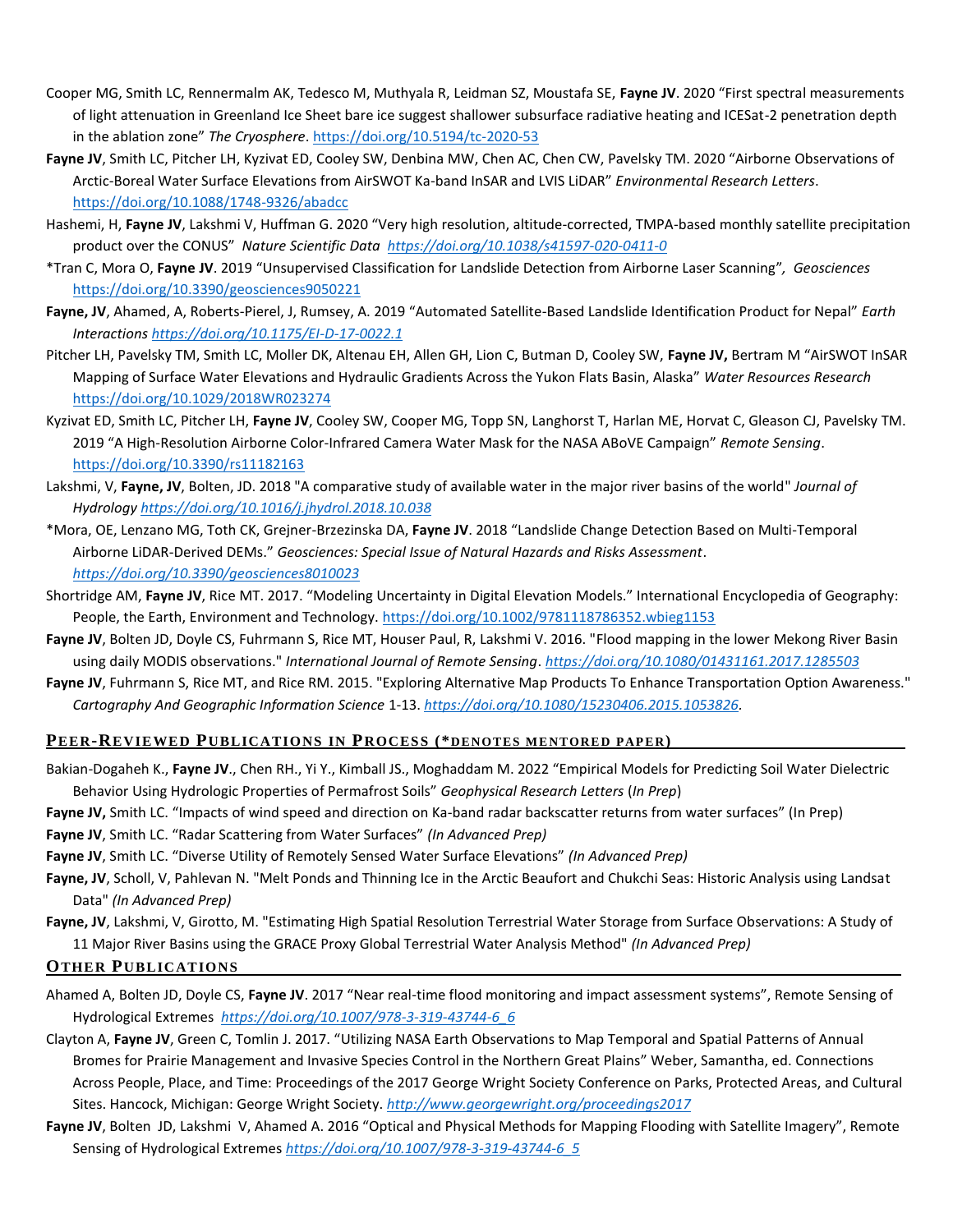- Lakshmi, V, Bindlish R, **Fayne JV**, Huffman G, Jackson T, Kirschbaum D, Skofronick-Jackson G, and Yueh S, Mapping the 2015 South Carolina flood using SMAP and GPM, GEWEX Newsletter, Vol. 26, No. 2, pp. 6-10, 2016 *[https://www.gewex.org/gewex](https://www.gewex.org/gewex-content/files_mf/1463600503May2016.pdf)[content/files\\_mf/1463600503May2016.pdf](https://www.gewex.org/gewex-content/files_mf/1463600503May2016.pdf)*
- Rice MT, Paez FI, Rice RM, Ong EW, Qin H, Seitz CR, **Fayne JV**, Curtin KM, Fuhrman S, Pfoser D, Medina RM. 2014. "Quality Assessment and Accessibility Applications of Crowdsourced Geospatial Data: A Report on the Development and Extension of the George Mason University Geocrowdsourcing Testbed" Defense Technical Information Center Report

*<http://www.dtic.mil/dtic/tr/fulltext/u2/a615952.pdf>*

Rice MT, Curtin KM, Pfoser D, Rice RM, Fuhrman S, Qin H, Vese RD, Ong EW, **Fayne JV**, Paez FI, Seitz CR, Rice MA, Yu M, Ober SJ, Rice CA. 2015. "Social Moderation and Dynamic Elements in Crowdsourced Geospatial Data: A Report on Quality Assessment, Dynamic Extensions and Mobile Device Engagement in the George Mason University Geocrowdsourcing Testbed" Defense Technical Information Center Report *<http://oai.dtic.mil/oai/oai?verb=getRecord&metadataPrefix=html&identifier=AD1001943>*

**Fayne JV**. 2014. George Mason University Cloth Bike Map. Fairfax. George Mason University

### **PUBLISHED DATASETS .**

- \*Lober, C, **Fayne JV**. 2022. "ABoVE: Monthly Corrected Satellite Precipitation Data over Canada and Alaska." ORNL DAAC, Oak Ridge, Tennessee, USA. (*Submitted*)
- Kyzivat ED, Smith LC, Pitcher LH, **Fayne JV**, Cooley SW, Cooper MG, Topp S, Langhorst T, Harland ME, Gleason CJ, Pavelsky TM. 2020 "ABoVE: AirSWOT water masks from color-infrared imagery over Alaska and Canada, 2017" ORNL DAAC, Oak Ridge, Tennessee, USA. *<https://doi.org/10.3334/ORNLDAAC/1643>*
- **Fayne JV**, Hashemi H. 2019, "High Resolution Altitude Corrected Precipitation based on TMPA and other sources L4 Monthly 1 km x 1 km V1", Edited by David Silberstein, Greenbelt, MD, Goddard Earth Sciences Data and Information Services Center (GES DISC), *<https://doi.org/10.5067/8115OXI2F5SB>*
- **Fayne, JV**, Smith LC, Pitcher LH, and Pavelsky TM. 2019. "ABoVE: AirSWOT Ka-band Radar over Surface Waters of Alaska and Canada, 2017". ORNL DAAC, Oak Ridge, Tennessee, USA. *<https://doi.org/10.3334/ORNLDAAC/1646>*

### **CONFERENCE PRESENTATIONS (PARTIAL LIST ONLY) .**

- **Fayne JV** et al., Characterizing Wetlands Using Ka-band Radar and the KaPS/KaRWL Model, 43nd Canadian Symposium on Remote Sensing, Montreal City/Online, July 2022
- **Fayne JV** *[sole author].* Towards a Methodology for Monitoring Topographic Change and Slope Instability using Remotely Sensed Canopy Geometry, The Southern California Geomorphology Symposium, Irvine, California, April 2022
- Fayne JV et al., Impacts of the atmosphere on Ka-band radar backscatter returns from land and water surfaces, AGU Annual Meeting, New Orleans/Online, December 2021
- **Fayne JV** et al., Characterizing AirSWOT Ka-band SAR Backscatter to Support SWOT Surface Water Extent Retrievals, AGU Annual Meeting, New Orleans/Online, December 2021
- Fayne JV et al., Characterization of Near-Nadir Ka-Band Scattering from Wet Surfaces, IEEE International Geoscience and Remote Sensing Symposium, Brussels/Online, July 2021
- **Fayne JV** et al., The Quantification of Near-Nadir Ka-band Surface Scattering Characteristics, 42nd Canadian Symposium on Remote Sensing, Yellowknife/Online, June 2021
- **Fayne JV** et al., Changes in mechanisms and intensity of Western US floods, 1960-2013, European Geophysical Union (EGU) General Assembly, Online, April 2021
- **Fayne JV** et al., Radar Scattering from Water Surfaces: Introduction to the SWOT Mission, AAG Annual Meeting, Online, April 2021
- **Fayne JV** et al., Airborne Observations of Ka-band Radar Backscatter from AirSWOT Enable Vegetation and Water Detection, AGU Annual Meeting, Online, December 2020
- **Fayne JV** et al., Airborne observations of Ka-band radar backscatter from AirSWOT enable vegetation and water detection in the Peace Athabasca Delta, 41th Canadian Symposium on Remote Sensing, Yellowknife/Online, June 2020
- **Fayne JV** et al., Airborne Arctic-Boreal Water Surface Elevation Observations from AirSWOT Ka-band InSAR and LVIS LiDAR, AGU Annual Meeting, San Francisco, December 2019
- **Fayne JV** et al., Building an Operational Network to Validate Novel Inland Water Swath Altimetry, Earth Science Information Partners (ESIP) Winter Meeting, Bethesda MD, January 2019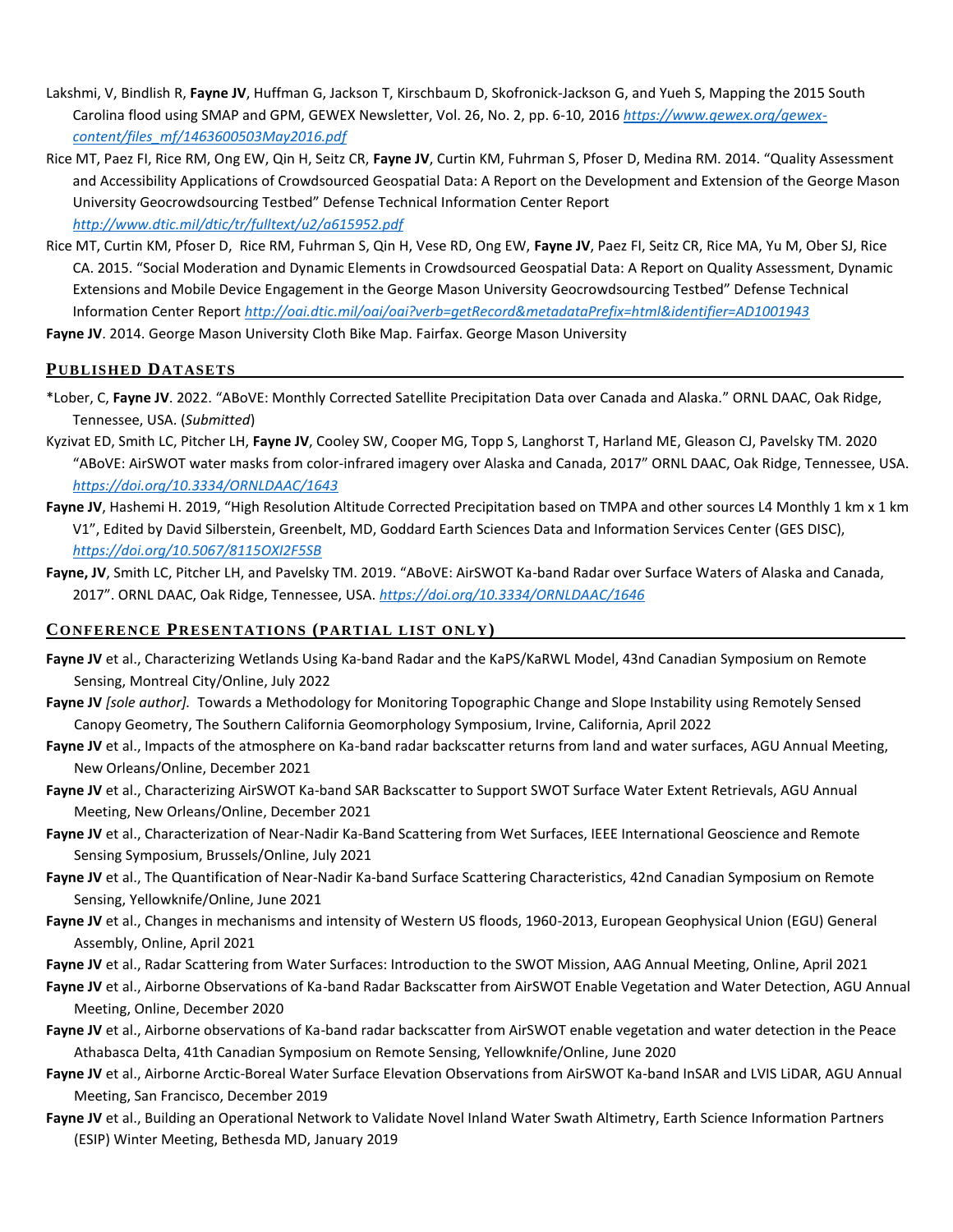- **Fayne JV** et al., Surface Water Detection and Elevation Retrieval from AirSWOT Airborne Ka-band Radar Interferometry, AGU Annual Meeting, Washington, DC, December 2018
- Fayne JV et al., Differentiating wetland and open water surfaces using optical and SAR remote sensing, the 39th Canadian Symposium on Remote Sensing, Saskatoon, June 2018
- Fayne JV et al., Historic Analyses of Thinning Ice and Melt Pond Identification in the Arctic Beaufort and Chukchi Seas, AGU Ocean Sciences Meeting, Portland Oregon, February 2018
- Fayne JV et al., Updates on AirSWOT Flight Data Processing for SWOT Calibration & Validation, American Society for Photogrammetry and Remote Sensing (ASPRS) – International LiDAR Mapping Forum (ILMF), Denver, February 2018
- **Fayne JV** et al., Landslide Detection in the Carlyon Beach, WA Peninsula: Analysis of High Resolution DEMs, AGU Annual Meeting, New Orleans, December 2017
- **Fayne JV** et al., Predicting groundwater fluctuations in major global river basins: Case study of California and Mekong River Basins, Baltimore, March 2017
- Fayne JV et al., Predicting the variability of water resources in eleven global river basins using multivariate and decision tree analysis with satellite data, AGU Annual Meeting, San Francisco, December 2016
- **Fayne JV** et al., Decreased Freshwater Storage Leading to the Intrusion of Saltwater and Organic Compounds, AAG Annual Meeting, Boston April 2016
- **Fayne JV** et al., Predicting Water Resource Variability in the Major River Basins of the World Using Satellite and Model Data, ASPRS IGTF, Fort Worth TX, April 2016
- **Fayne JV** et al., Estimation of Variability in Water Resources in the Major River Basins of the World Using Satellite Data, AGU Annual Meeting, San Francisco, December 2015
- **Fayne JV** et al., Real-Time Multi-Scale Mapping for Emergency Management, International Cartographic Conference, Rio de Janeiro, August 2015
- **Fayne JV** et al., Validating Flood Mapping Products Using Elevation Model Comparison and Spectral Reflectance, United States Geospatial Intelligence Foundation (USGIF) GEOINT Symposium, Washington DC, June 2015
- **Fayne JV** [*sole author*]. Improving the Longevity of LiDAR Datasets by Defining Potential Areas of Rapid Change, the International LiDAR Mapping Forum (ILMF), Denver, February 2015
- **Fayne JV** et al., Validating Flood Mapping Products Using a Digital Elevation Model Comparison Technique, AGU Annual Meeting, San Francisco, December 2014
- **Fayne JV** et al. [*team*], Mapping Ecosystem Services Change in Coastal Belize Based on Landsat Data, ASPRS Annual Conference, Louisville, March 2014

**Fayne JV** [*sole author*]. Indonesia: A Transit Study, George Mason University GIS Day, Fairfax VA, November 2013

### **FIELD EXPERIENCE .**

**West Oakland Environmental Indicators Project** *(with UC Berkeley Department of City and Regional Planning)*, Oakland, California, 2013 **SMAP** Soil Moisture Active Passive Field Validation Yanco, Australia 2015 (SMAPex-15)

**SWOT** Surface Water and Ocean Topography Cal/Val Pre-Planning Peace-Athabasca Delta, Alberta, Canada 2018

**SWOT** Surface Water and Ocean Topography Cal/Val Pre-Planning Peace-Athabasca Delta, Alberta, Canada 2019

**UAVSAR, AirSWOT, and SWOT** Cal/Val Methods Testing and Marsh Assessment Carpinteria Salt Marsh, California 2018-2019

### **PROFESSIONAL SERVICE .**

**Co-Organizer and Co-Chair,** AGU Fall Meeting, *3 Session Proposals in Hydrology, Cryosphere, and Near Surface Geophysics* (2022) **Reviewer,** AGU *Earth and Space Science* (2022-Present)

**Review Editor,** Frontiers in Remote Sensing *Microwave Remote Sensing* (2021-Present)

**Member**, AGU Technical Committee: *Hydrology-Hydrogeophysics*

**Reviewer**, *Hydrological Sciences Journal* (2021- Present)

**Reviewer**, *Applied Meteorology and Climatology* (2021- Present)

**Organizer and Chair**, *Surface Water Remote Sensing 1 and 2* sessions for the AAG Annual Meeting, February 2022

**Co-Organizer and Co-Chair**, *Radar Techniques and Sensor Fusion for Characterizing Arctic Change* session for the IEEE International

Geoscience and Remote Sensing Symposium (IGARSS), July 2022